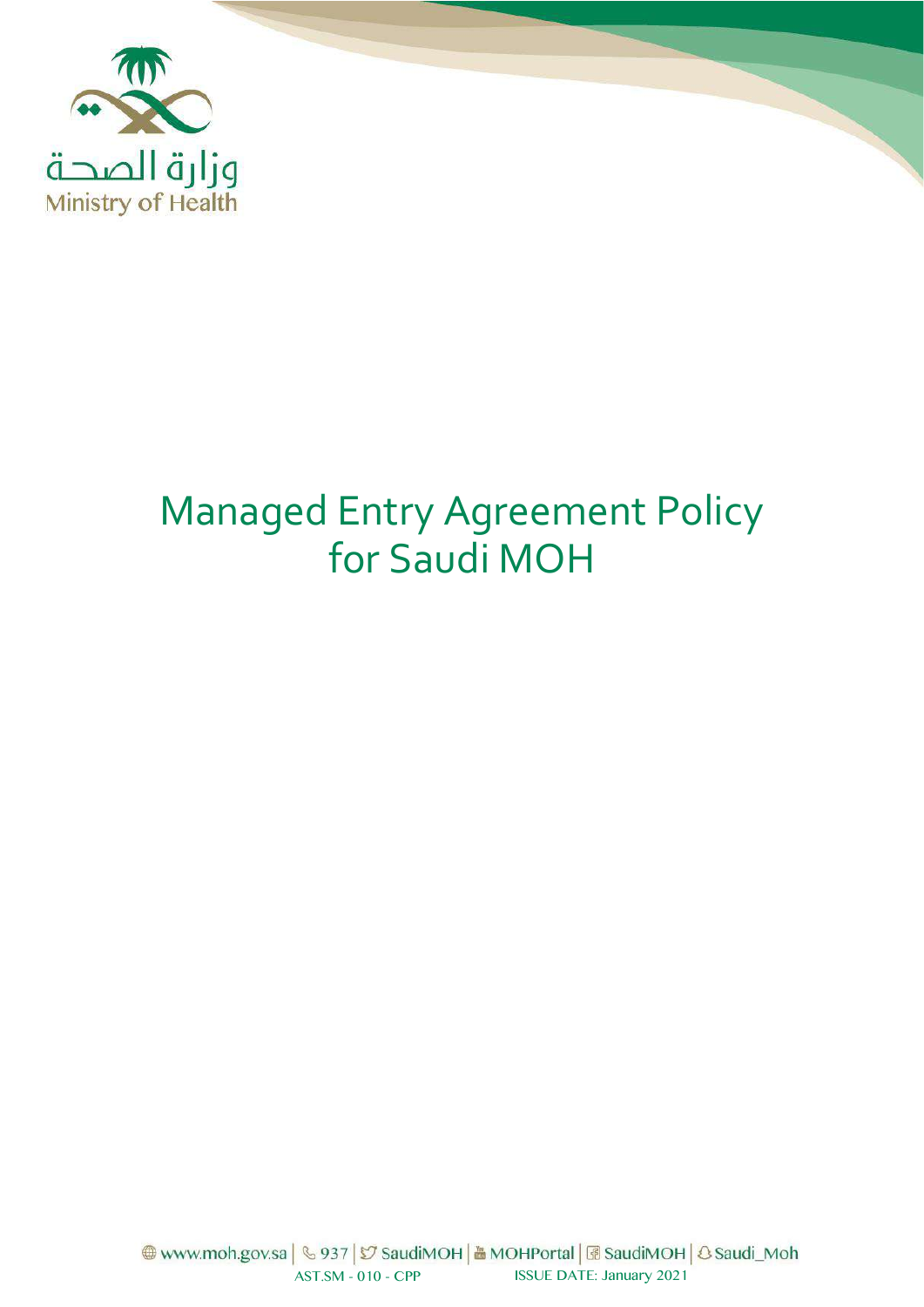

## **Table of Contents**

| 1.0 |  |
|-----|--|
| 2.0 |  |
| 3.0 |  |
| 3.1 |  |
| 3.2 |  |
| 3.3 |  |
| 4.0 |  |
| 5.0 |  |
| 5.1 |  |
|     |  |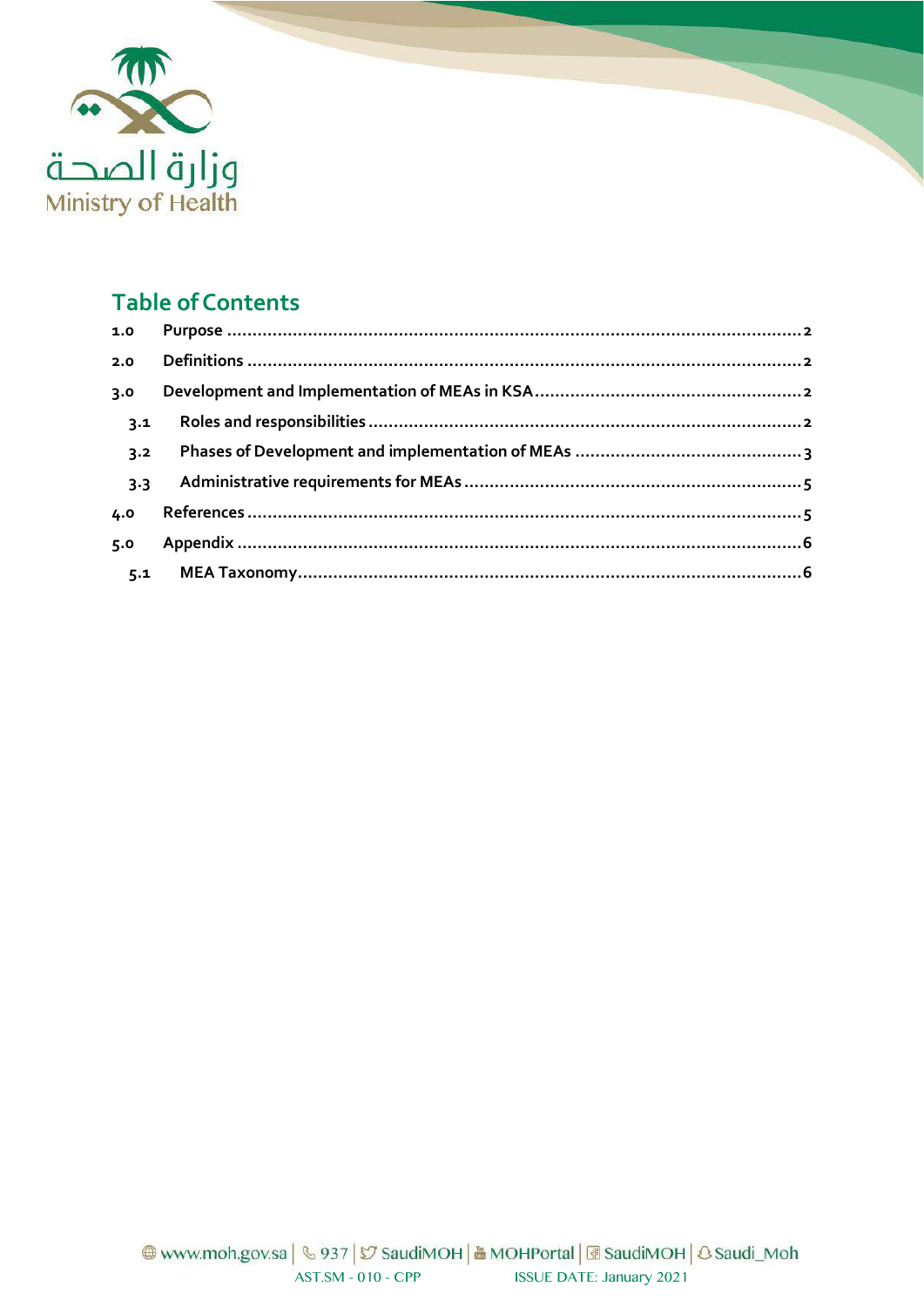

#### <span id="page-2-0"></span>**1.0 Purpose**

This policy manual is an official document that provides directives on the functioning and processes involved in establishing managed entry agreements in the Kingdom of Saudi Arabia.

## <span id="page-2-1"></span>**2.0 Definitions**

**Managed Entry Agreements (MEAs):** Formal arrangement between pharmaceutical companies and payers or regulators to improve access to costly, innovative medicines.<sup>1</sup> They are aimed at sharing the clinical and/or financial risk arising due to the introduction of expensive pharmaceutical technologies.<sup>2</sup>

- **Financial-based MEAs:** Agreements where the manufacturer contributes to the cost of new medication without linking the reimbursement to health outcomes. These agreements may include one of the following: discounts, price-volume agreements, payback agreement, free doses or dose-capping schemes.
- **Value-based MEAs:** Agreements where the payment terms for medication(s) are tied to clinical outcomes, or measures based on agreed-upon criteria. The agreement may be based on a conditional coverage (i.e.- coverage with evidence development and conditional treatment continuation) or direct performance linked agreements.

## <span id="page-2-2"></span>**3.0 Development and Implementation of MEAs in KSA**

#### <span id="page-2-3"></span>**3.1 Roles and responsibilities**

Stakeholders involved throughout the entire process of development through the implementation of MEAs include:

- o Regulator: Deputyship of therapeutic services/ Pharmacy and Therapeutics Committee
- o Payer: Deputyship of supply & Engineering affairs
- NUPCO (National Unified Procurement Company)
- **Manufacturers**
- Providers: Hospitals and healthcare clusters
- Third parties

An overview of the roles and responsibilities of different stakeholders is summarized in Table 1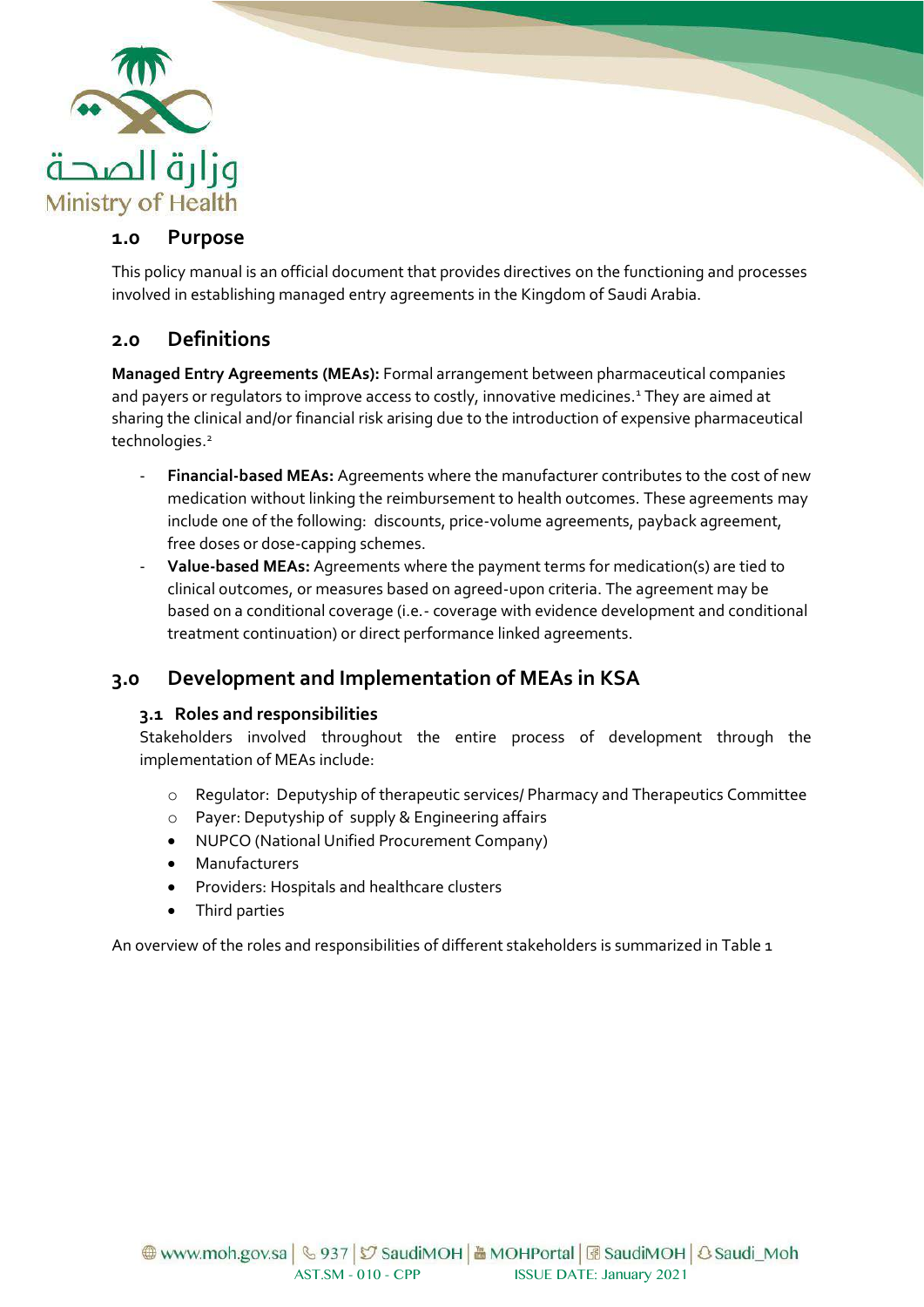

#### **Table 1: Roles and responsibilities of stakeholders involved in MEAs**

|                                                                       | <b>MOH</b>                               |                                                     |              |                      |                  |                         |  |  |  |
|-----------------------------------------------------------------------|------------------------------------------|-----------------------------------------------------|--------------|----------------------|------------------|-------------------------|--|--|--|
| Development Phase/stakeholders                                        | Deputyship of<br>therapeutic<br>services | Deputyship of<br>supply &<br>Engineering<br>affairs | <b>NUPCO</b> | <b>Manufacturers</b> | <b>Providers</b> | <b>Third</b><br>parties |  |  |  |
| Phase I: Internal Assessment and information gathering                |                                          |                                                     |              |                      |                  |                         |  |  |  |
| Information gathering and<br>assessment                               | R/A                                      | S                                                   | S            | R/A                  | S                | T                       |  |  |  |
| Phase II: Early dialogue                                              |                                          |                                                     |              |                      |                  |                         |  |  |  |
| Pharmacoeconomic analysis                                             | R/A                                      |                                                     | S            | $\mathbf{I}$         | S                | S                       |  |  |  |
| MEA design                                                            | R/A                                      | $\mathbf{I}$                                        | T            | R/A                  | S                | $\mathbf{I}$            |  |  |  |
| Phase III: Formal Negotiation                                         |                                          |                                                     |              |                      |                  |                         |  |  |  |
| Mutual agreement on the MEA<br>design                                 | R/A                                      | S                                                   | S            | R/A                  |                  | T                       |  |  |  |
| Phase IV: MEA Implementation                                          |                                          |                                                     |              |                      |                  |                         |  |  |  |
| MEA signing off                                                       | R/A                                      | R/A                                                 | $\mathbf{I}$ | R/A                  | $\mathbf{I}$     | $\mathbf{I}$            |  |  |  |
| <b>MEA</b> execution                                                  | R/A                                      | R/A                                                 | $\mathbf{I}$ | R/A                  | R/A              | S                       |  |  |  |
| Medication procurement                                                | C/I                                      | R/A                                                 | R/A          | $\mathbf{I}$         | $\mathbf{I}$     | $\mathbf{I}$            |  |  |  |
| MEA monitoring (clinical<br>endpoints)                                | R/A                                      | $\mathsf{I}$                                        | $\mathsf{I}$ | $\overline{1}$       | R/A              | A                       |  |  |  |
| Interim & Final reports generation                                    | R/A                                      | T                                                   | $\mathbf{I}$ | $\mathbf{I}$         | $\mathbf{I}$     | S                       |  |  |  |
| Interim & Final evaluations                                           | R/A                                      | ı                                                   | I            | T                    | R/A              | S                       |  |  |  |
| A- Accountable; C-Consulted; I-Informed; R-Responsible and S- Support |                                          |                                                     |              |                      |                  |                         |  |  |  |

#### <span id="page-3-0"></span>**3.2 Phases of Development and implementation of MEAs**

The development of a MEA is a multi-step process categorized into four phases which may overlap or run in parallel. The initiation of these phases begins at the time of considering the evaluation of a drug for formulary inclusion. Listed below are the different phases and an overview of the associated processes.

#### • **Phase I: Internal Assessment and information gathering**

- o MOH gathers relevant information on the medical intervention and related therapy area including the clinical, economic and societal burden, clinical guidelines and clinical experts' opinions-where applicable.
- o An internal discussion is initiated on the need and feasibility of pursuing a MEA.
- o The adoption of the MEA concept linked to a certain intervention is initiated by the MOH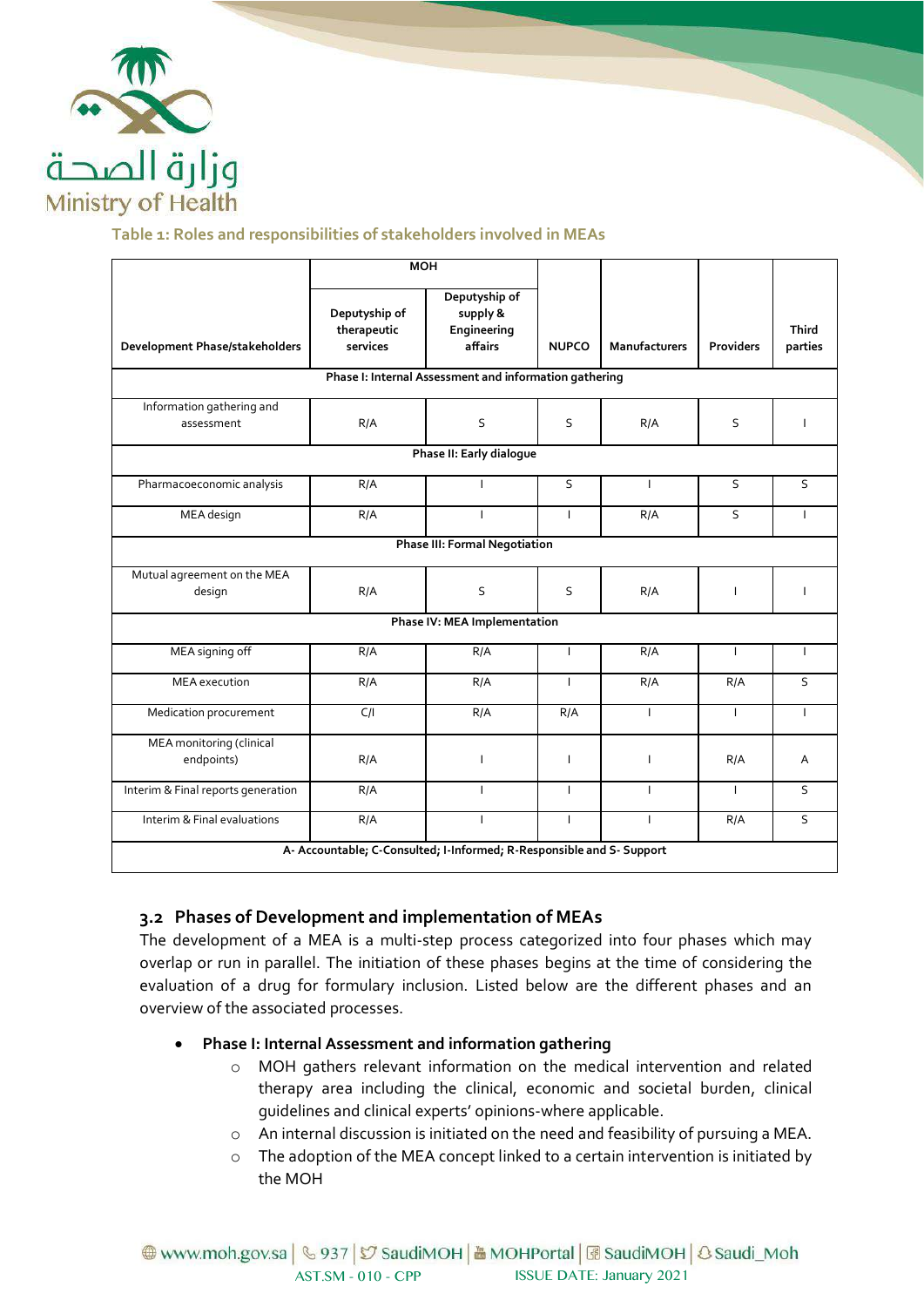

#### • **Phase II: Early Dialogue**

- o MOH and manufacturers engage in early, informal discussions to assess the possibility of negotiating a MEA agreement and confirm mutual interest.
- o Discussions may include exchange of views on patient population involved, potential budget impact of the drug, defining outcome measures, monitoring and execution strategies.

#### • **Phase III: Formal Negotiation**

- o MOH and manufacturers formally discuss the terms and conditions of a MEA with the purpose of establishing a written agreement.
- o The basic MEA structure formulated during the formal negotiation phase should include the following key sections:
	- 1. Agreement objective(s)
	- 2. Product information
	- 3. Patient selection/eligibility criteria
	- 4. Agreement duration
	- 5. Cost sharing scheme, if any
	- 6. Rebates management
	- 7. Outcome measures/ clinical efficacy evaluation
	- 8. Governance and process
		- a. Data collection
		- b. Evaluation timepoints
	- 9. Stakeholders' obligations
	- 10. Termination clause(s)
	- 11. Liability and insurance

#### • **Phase IV: Contract implementation**

- o MOH and manufacturer should officially sign a MEA and begin execution of the terms and activities stipulated in the contract after clearance by legal entities in both parties
- o Implementation will include procurement of the drug, enrollment of the patients into the MEA program, regular follow up of enrolled patients at defined intervals, systematic gathering and recording of clinical data and outcomes into data collection platforms.
- o The performance of the drug will be reviewed periodically to evaluate clinical response & outcomes
- o Interim & final reports will be extracted from data platforms and shared regularly with manufacturers.
- o All data is owned by MOH.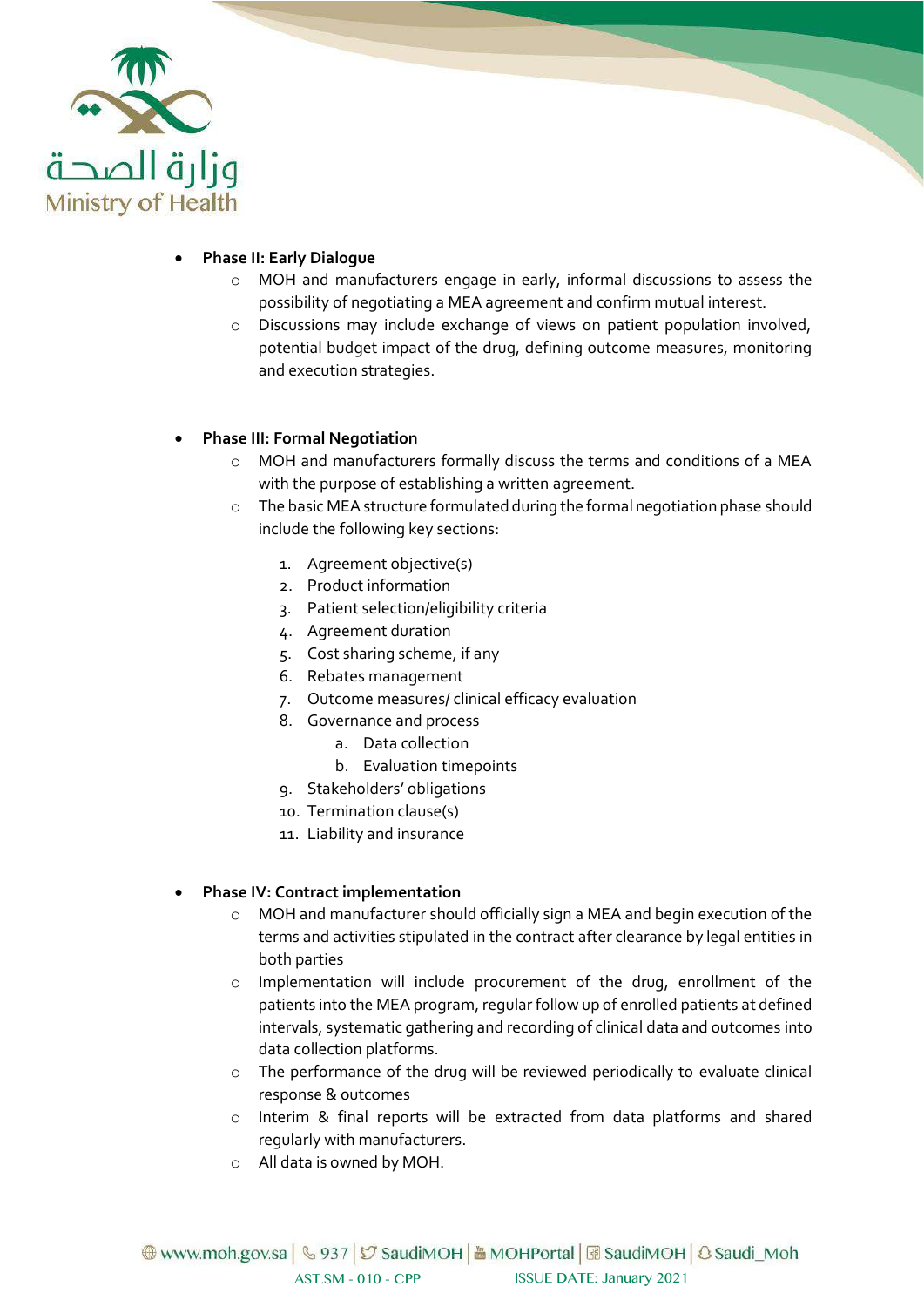

#### <span id="page-5-0"></span>**3.3 Administrative requirements for MEAs**

All MEAs administrative requirements will be handled by the deputyship of therapeutic services. This includes but not limited to management of clear and timely communication among parties involved in MEAs implementation (manufacturers, providers, NUPCO and third party).

### <span id="page-5-1"></span>**4.0 References**

1. Klemp M, Frønsdal KB, Facey K. What principles should govern the use of managed entry agreements? International Journal of Technology Assessment in Health Care. 2011;27(1):77-83. Epub 2011/01/25. doi: 10.1017/S0266462310001297.

2. Kanavos P, Ferrario A, Tafuri G, Siviero P. Managing Risk and Uncertainty in Health Technology Introduction: The Role of Managed Entry Agreements. Global Policy. 2017;8(S2):84-92. doi: 10.1111/1758-5899.12386.

3. Carlson JJ, Sullivan SD, Garrison LP, Neumann PJ, Veenstra DL. Linking payment to health outcomes: a taxonomy and examination of performance-based reimbursement schemes between healthcare payers and manufacturers. Health Policy. 2010;96(3):179-90. Epub 2010/03/17. doi: 10.1016/j.healthpol.2010.02.005. PubMed PMID: 20226559.

4. Garrison LP, Jr., Towse A, Briggs A, et al. Performance-based risk-sharing arrangementsgood practices for design, implementation, and evaluation: report of the ISPOR good practices for performance-based risk-sharing arrangements task force. *Value Health.* 2013;16(5):703-719.